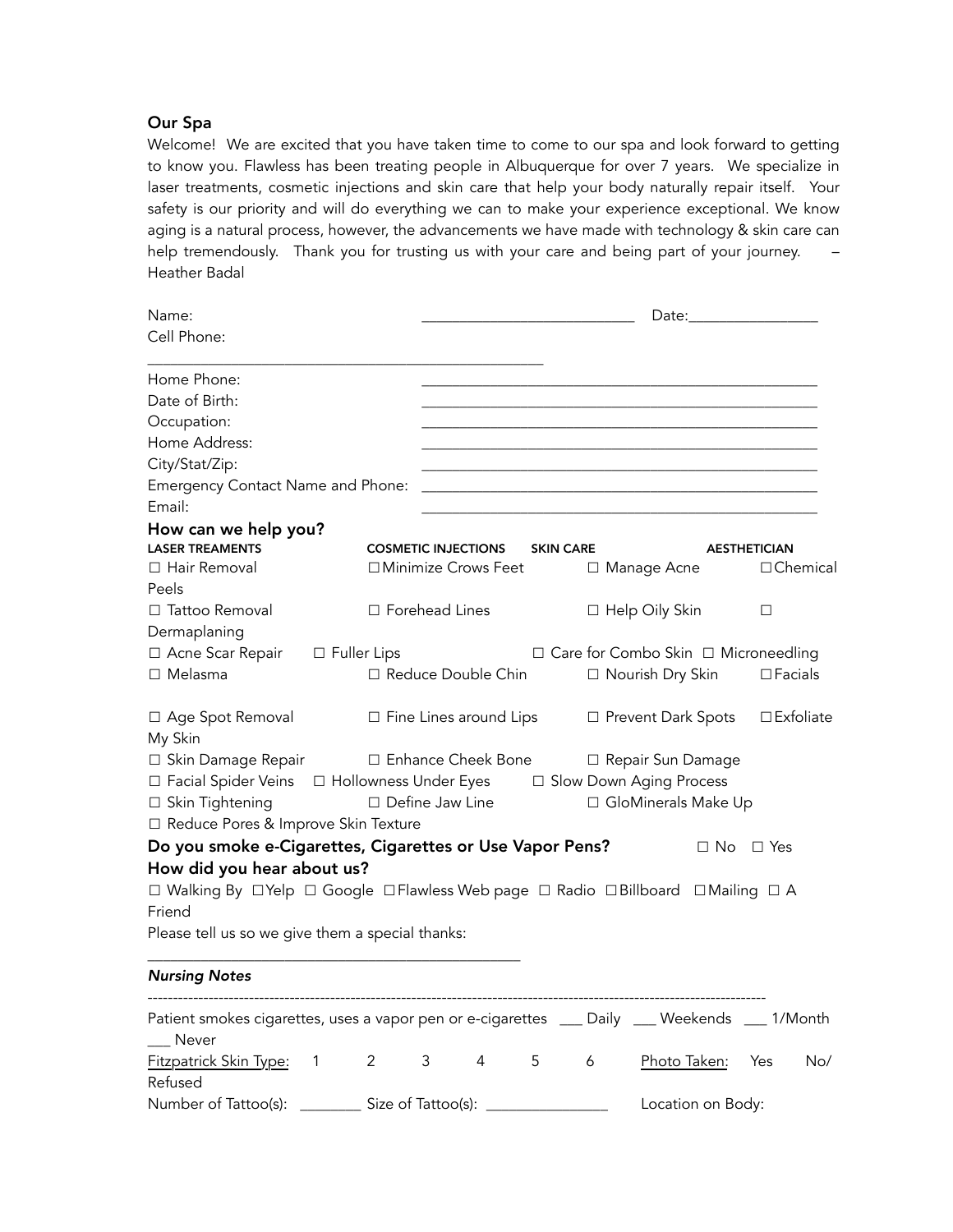| Areas for Hair Removal:<br>PicoSkin:                                                   | Areas for            |                   |                              |         |  |  |
|----------------------------------------------------------------------------------------|----------------------|-------------------|------------------------------|---------|--|--|
|                                                                                        |                      |                   |                              |         |  |  |
| Recommended Units: __________________                                                  | Fillers:             |                   |                              |         |  |  |
|                                                                                        |                      |                   |                              |         |  |  |
|                                                                                        |                      |                   |                              |         |  |  |
|                                                                                        |                      |                   |                              |         |  |  |
|                                                                                        |                      |                   |                              |         |  |  |
|                                                                                        |                      |                   |                              |         |  |  |
| <b>Medical History</b>                                                                 |                      |                   |                              |         |  |  |
| □ Anxiety                                                                              | $\Box$ Arthritis     | $\Box$ Asthma     | $\Box$ Chemotherapy          |         |  |  |
| □ Autoimmune Diseases                                                                  | □ Blood Clots        | $\Box$ Cancer     | $\Box$ Lupus                 |         |  |  |
| $\Box$ Cold sores                                                                      | $\Box$ Depression    | $\Box$ Diabetes   | □ Autoimmune                 |         |  |  |
| <b>Diseases</b>                                                                        |                      |                   |                              |         |  |  |
| $\Box$ Herpes                                                                          | $\Box$ Heart Disease | $\Box$ Migraines  | $\Box$ Respiratory Issues    |         |  |  |
| □ High Blood Pressure                                                                  | $\square$ PCOS       | $\Box$ Raynaurd's | $\square$ Sensitivity to the |         |  |  |
| sun                                                                                    |                      |                   |                              |         |  |  |
| $\Box$ Skin Pigmentation Changes                                                       | $\Box$ Seizures      | $\Box$ Thyroid    | $\Box$ OTHER (please list    |         |  |  |
| below)                                                                                 |                      |                   |                              |         |  |  |
| Do you have a pacemaker?                                                               |                      |                   | $\Box$ No                    | $\Box$  |  |  |
| Yes                                                                                    |                      |                   | $\Box$ No                    |         |  |  |
| Are you taking any Blood Thinners<br>$\Box$ Yes                                        |                      |                   |                              |         |  |  |
| Are you taking any supplements?                                                        |                      |                   | $\Box$ No                    | $\perp$ |  |  |
| Yes                                                                                    |                      |                   |                              |         |  |  |
| Are you using Retin A or Tretinoin?                                                    |                      |                   | □ No                         | $\perp$ |  |  |
| Yes                                                                                    |                      |                   |                              |         |  |  |
| Are you using Hydroquinone?                                                            |                      |                   | $\Box$ No                    | $\perp$ |  |  |
| Yes                                                                                    |                      |                   |                              |         |  |  |
| Are you on birth control or hormone replacement?                                       |                      |                   | $\Box$ No                    |         |  |  |
| $\Box$ Yes                                                                             |                      |                   |                              |         |  |  |
| Are you Pregnant, trying to get pregnant or lactating?                                 |                      |                   | $\Box$ No                    |         |  |  |
| $\Box$ Yes                                                                             |                      |                   | $\Box$ No                    | $\Box$  |  |  |
| I consent to having my photo taken and used for medical purposes and promotions<br>Yes |                      |                   |                              |         |  |  |
| <b>Tattoo Removal Consultations</b>                                                    |                      |                   |                              |         |  |  |
| Have you received previous tattoo removal treatments in the past?                      |                      |                   | $\Box$ N/A $\Box$ No $\Box$  |         |  |  |
| Yes                                                                                    |                      |                   |                              |         |  |  |
| Does your tattoo(s) itch or every get hives (important for red & blue ink)?            |                      |                   | $\Box$ N/A $\Box$ No         | $\Box$  |  |  |
| Yes                                                                                    |                      |                   |                              |         |  |  |
| Are you receiving or have you ever had Gold Therapy?                                   |                      |                   | $\Box$ N/A $\Box$ No         |         |  |  |
| $\Box$ Yes                                                                             |                      |                   |                              |         |  |  |
| How many tattoos will we be removing?                                                  |                      |                   |                              |         |  |  |